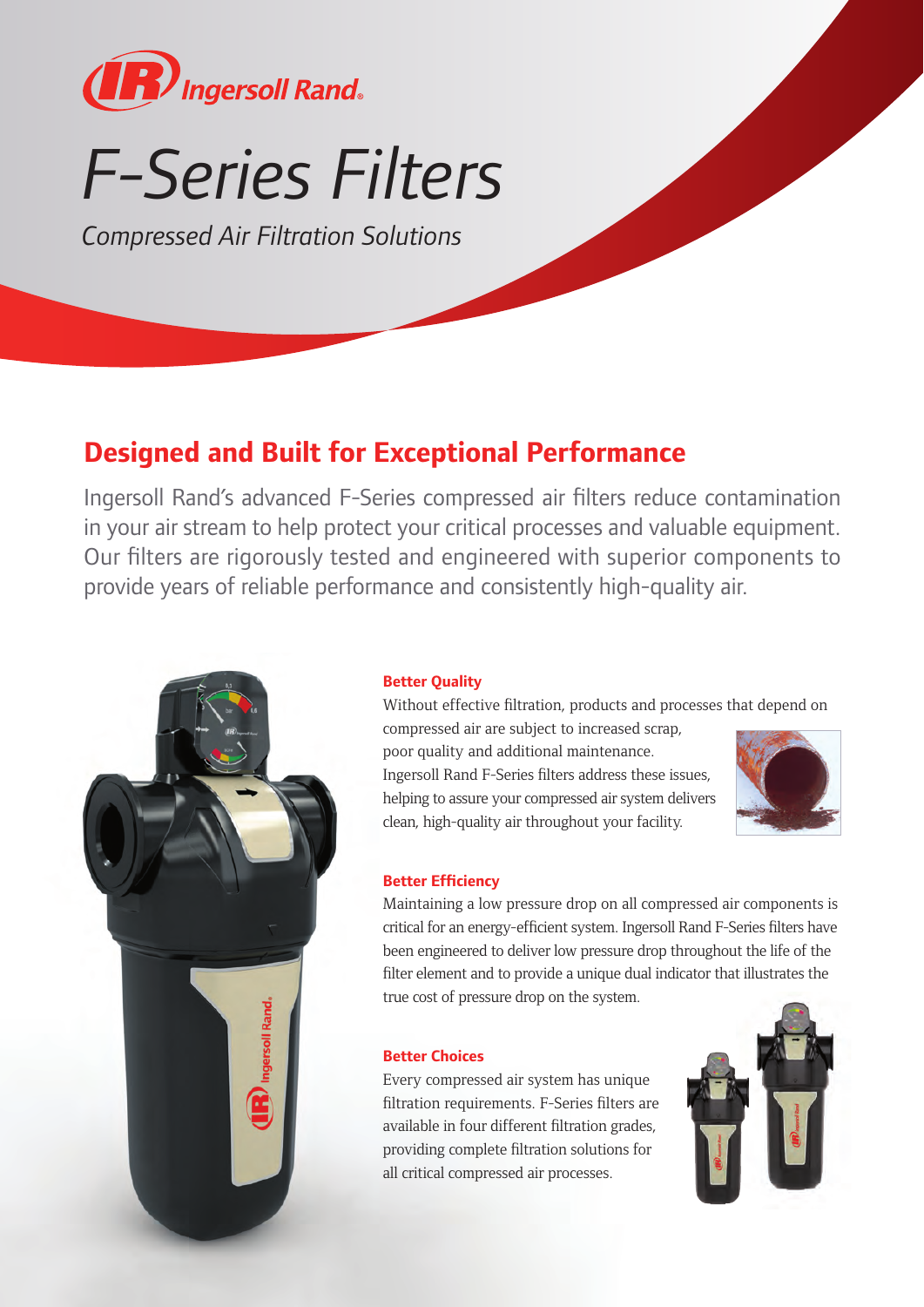### **Superior Filtration Technology**

- **A** Patented dual indicator shows differential pressure drop and economical operating efficiency
- **B** Patented smooth bore flow insert directs air into the filter element, minimizing turbulence and pressure losses
- **All-aluminum, precision die cast body** suitable **C** for 80°C (176 °F) and 17 bar g (250 psig) MAWP applications
- **P** Proprietary coating applied to the inside and outside surfaces provides corrosion protection in harsh industrial environments

**Filter element with stainless steel mesh E** withstands high differential pressure while minimizing flow restriction through the element

- **F** Ergonomic bowl design with no-touch filter **element** simplifies element replacement
- **G** Time strip label indicates when it's time to change the element (A Grade only)
- **ID** Industrial-grade brass float drain discharges accumulated condensate and oil more reliably than lesser quality plastic drains (no-loss and manual drains also available)
- **Deep-pleated filter media** reduces air flow velocity to maximize filtration efficiency and minimize pressure losses
- **High-efficiency drainage layer** improves liquid drainage properties and enhances chemical compatibility
- **K** Simple visual alignment of the filter head and bowl ensures accurate assembly of components and helps to improve safety

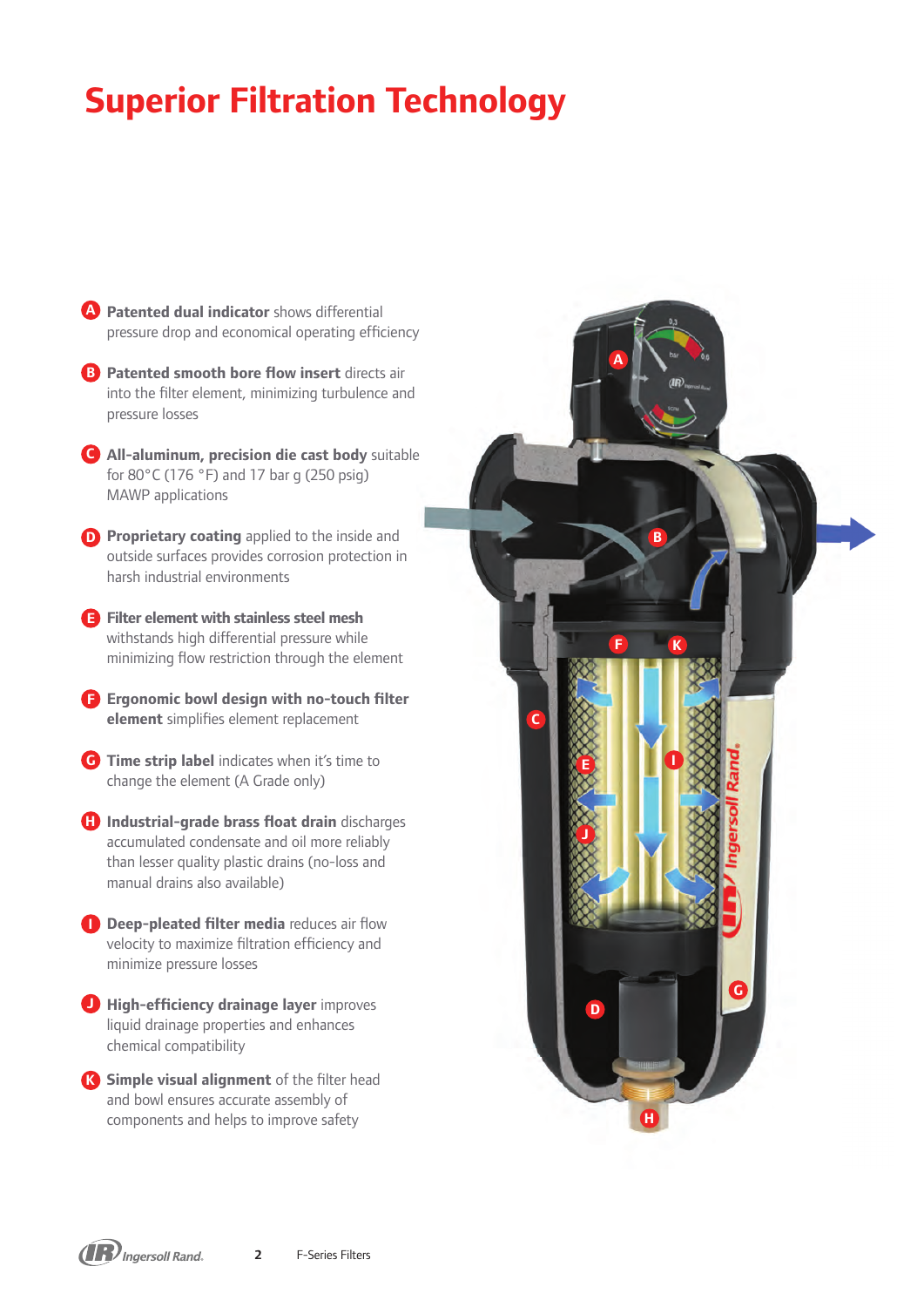## **Complete Filtration Solution**

F-Series filters are engineered to be a complete filtration solution, incorporating features that address air quality, energy efficiency and ease of maintenance.

#### **The Standard for High-Quality Air**

F-Series filters provide clean, high-quality air as defined by ISO 8573.1:2010, and are certified by a third party under ISO 12500-1. With multiple filter element grades available, there is a filtration solution that will meet your unique requirements.

#### **Energy Efficient Through and Through**

Pressure drop accounts for over three-quarters of the ownership cost of a compressed air filter. Even when a filter element is clean and dry, it can rob a compressed air system of pressure, causing the air compressor to work harder and increase energy costs. The flow path through the F-Series filter housing reduces turbulence and enhances efficiency, while the deep-pleated element design further minimizes pressure drop.

#### **Designed with Maintenance in Mind**

Features such as no-touch element replacement and visual bowl-to-head alignment indicators make maintaining the F-Series filter hassle-free. The "zero-clearance" design requires minimal space around the filter, allowing F-Series filters to be installed where other filters won't fit. Long element life provides efficient operation for up to one year between element changeouts, helping to reduce overall ownership costs\*.

\*Frequency of element changeout will depend on the unique conditions of each customer's air system.



### **Quality Assured by Ingersoll Rand**

Ingersoll Rand has more than 20 years of air filtration experience. Our manufacturing facility ensures quality, reliability and outstanding performance. Our filters undergo advanced testing and are uniquely designed and manufactured to work with the full range of Ingersoll Rand products.